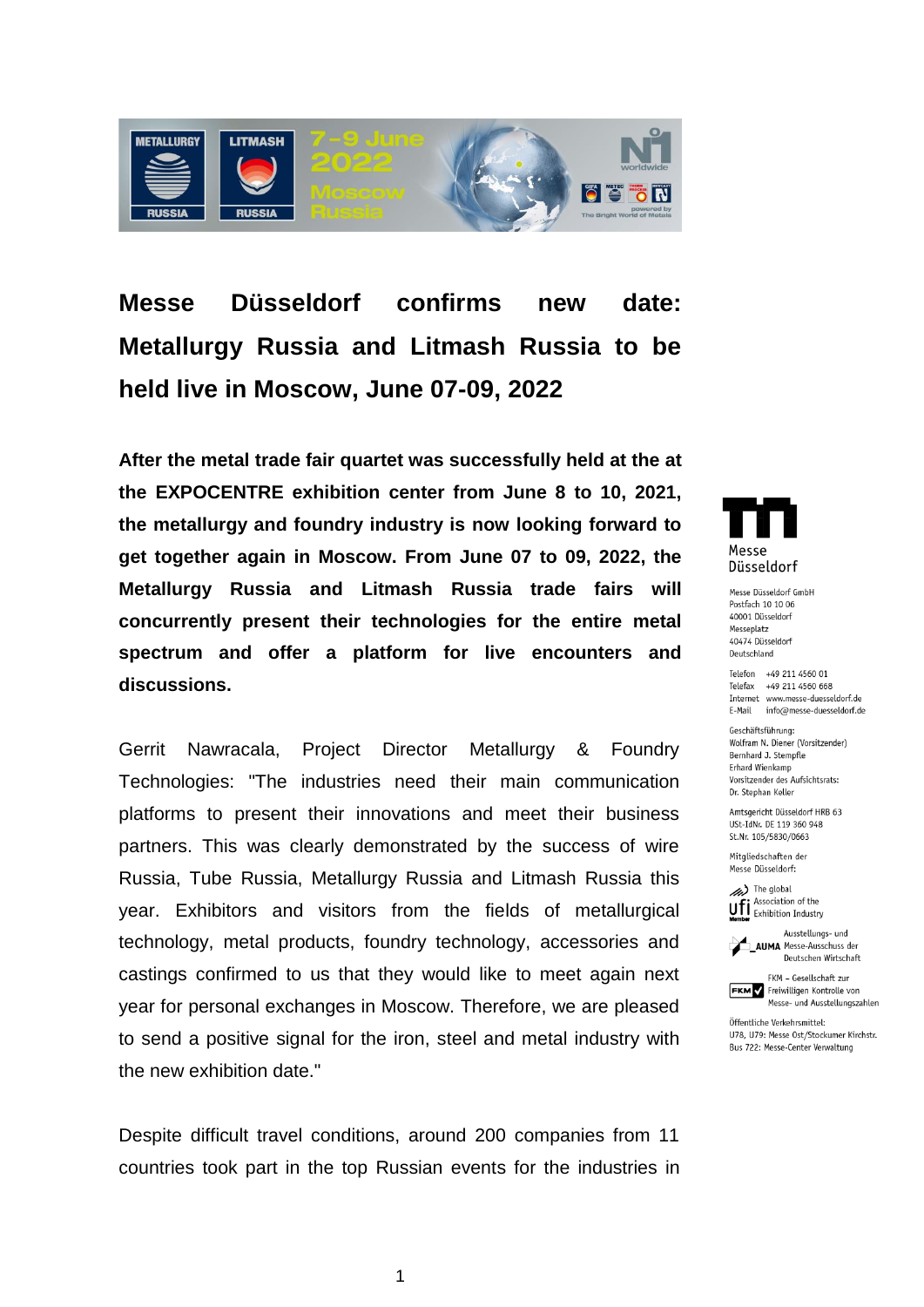June. In addition to regional companies, exhibitors from Germany, Italy and Turkey were also strongly represented.

On display were machines, plants, equipment and solutions for the casting and processing industries as well as for metallurgical processes, machines and plants for wire production and wire processing, current technologies in the fields of tube production, tube processing and tube machining. Over 4,500 trade visitors gathered information on the comprehensive range of products and services offered by the international exhibitors during the three days of the trade fairs.

Industry giants such as Eges, Heinrich-Wagner Sinto and Inductotherm came to Moscow to meet their customers and establish new business contacts, thus making a clear commitment to the trade fairs in Russia.



The two metal trade fairs will be organized by Metal Expo/Russia, Messe Düsseldorf GmbH and its Russian subsidiary Messe Düsseldorf Moscow. The BMWi (German Federal Ministry for Economic Affairs and Energy and the international associations CEMAFON (The European Foundry Equipment Suppliers Association) and CECOF (The European Committee of Industrial Furnace and Heating Equipment Associations) are also involved.

Further information at: [www.metallurgy-russia.com,](http://www.metallurgy-russia.com/) [www.litmash-russia.com](http://www.litmash-russia.com/)